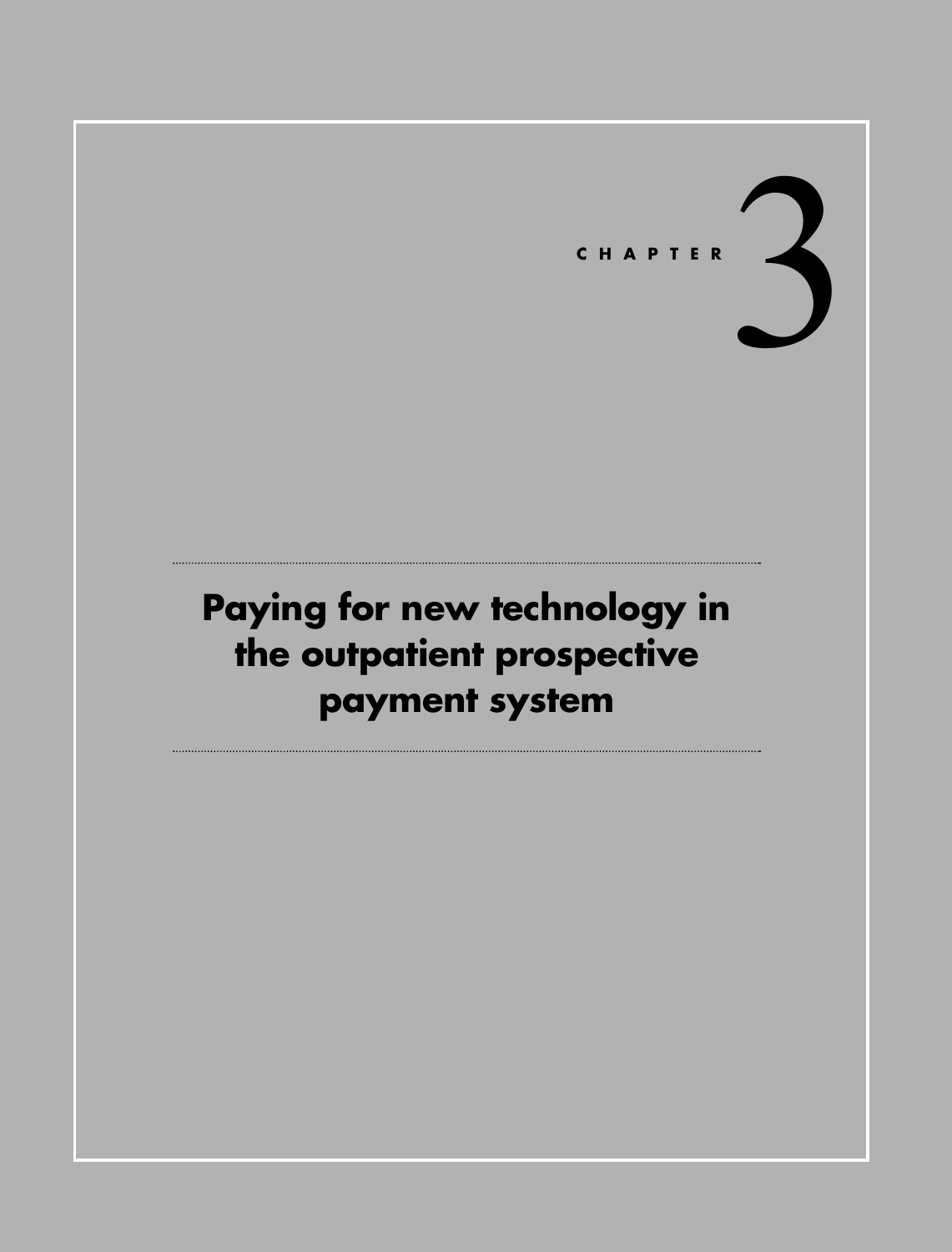## **RECOMMENDATIONS**

#### **3A** The Congress should:

- Replace hospital-specific payments for pass-through devices with national rates.
- Give the Secretary authority to consider alternatives to average wholesale price when determining payments for pass-through drugs and biologicals.

. . . . . . . . . . . . . . . . . . . . . . . . . . . . . . . . . . . . . . . . . . . . . . . . . . . . . . . . . . . . . . . . . . . . . . . . . . . . .

**\*YES: 14 • NO: 0 • NOT VOTING: 0 • ABSENT: 3**

#### **3B** The Secretary should:

- Ensure additional payments are made only for new or substantially improved technologies that are expensive in relation to the applicable ambulatory payment classification payment rate.
- Avoid basing national rates only on reported costs.
- Ensure that the same broad principles guide payments for new technologies in the inpatient and outpatient payment systems.

**YES: 14 • NO: 0 • NOT VOTING: 0 • ABSENT: 3**

**\*COMMISSIONERS' VOTING RESULTS**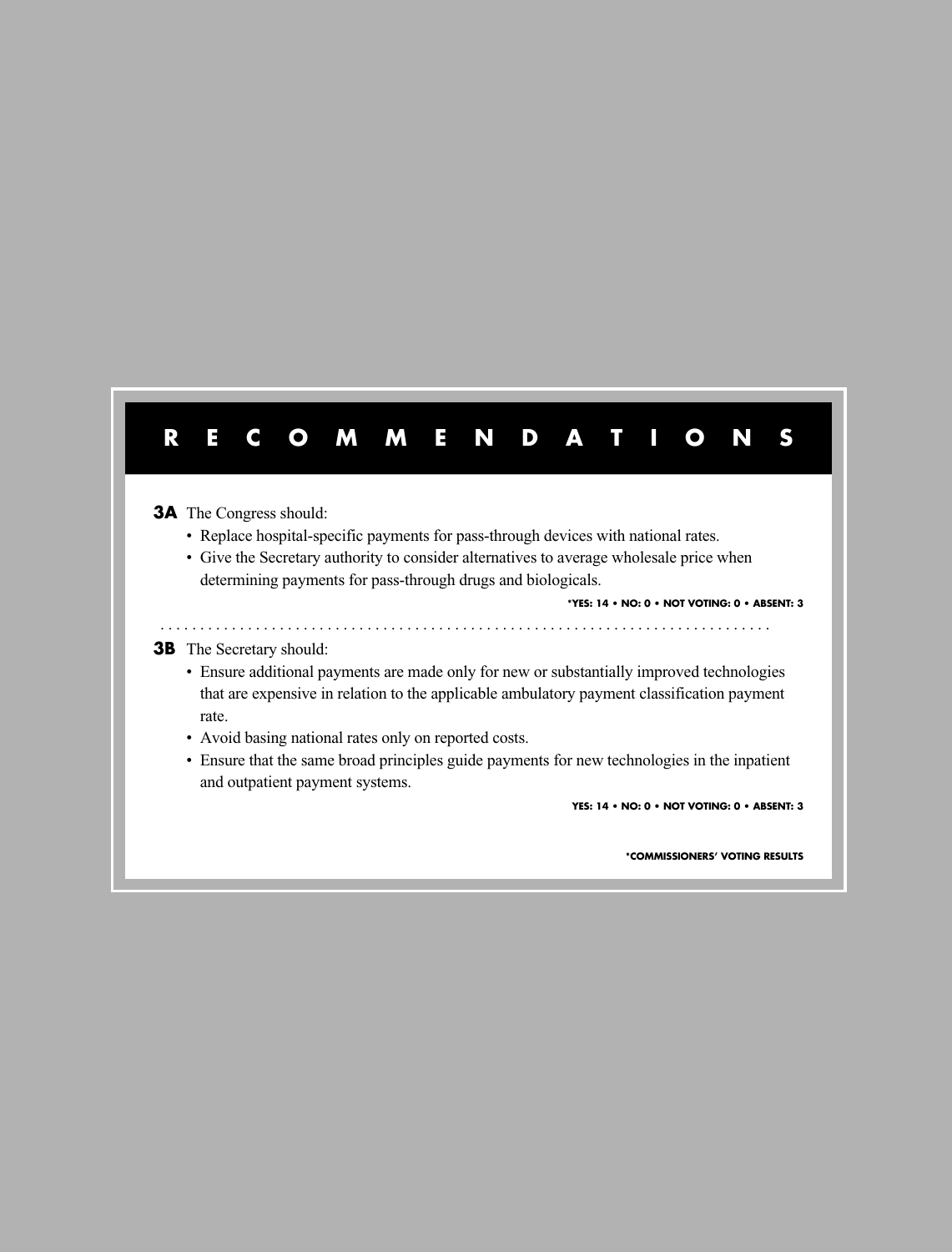**CHAPTER**

# **Paying for new technology in the outpatient prospective payment system**

edicare continues to struggle to find the optimal methods to pay for new technology. Medicare adopted a special payment provision for hospital outpatient services to ensure adequate payment for new technology—the socalled pass-through payments. Implementation of the pass-through payments, however, has been fraught with difficulties. While the Commission believes that Medicare must ensure adequate payment for new technology, we see systemic flaws in the pass-through payment mechanism. As currently structured, the passthrough payments provide manufacturers and hospitals with incentives to raise their prices and charges, potentially resulting in overpayments. The overstated charges also cause a second-order problem of incorrect relative payments among services when the costs of new technology are incorporated into the base payment rates at the end of pass-through eligibility. To correct this problem, MedPAC recommends that the Congress replace hospital-specific payments for pass-through devices with national rates to be set by the Secretary. The Congress also should give the Secretary authority to consider alternatives to average wholesale price when determining payments for pass-through drugs and biologicals. Called pass-through pass

## **In this chapter:**

Development of the outpatient payment system

3

- Approaches to paying for new technology
- How technology is paid for under the outpatient payment system
- Systemic problems with the pass-through payments
- Alternatives for paying for technology used in outpatient departments
- Improving the pass-through system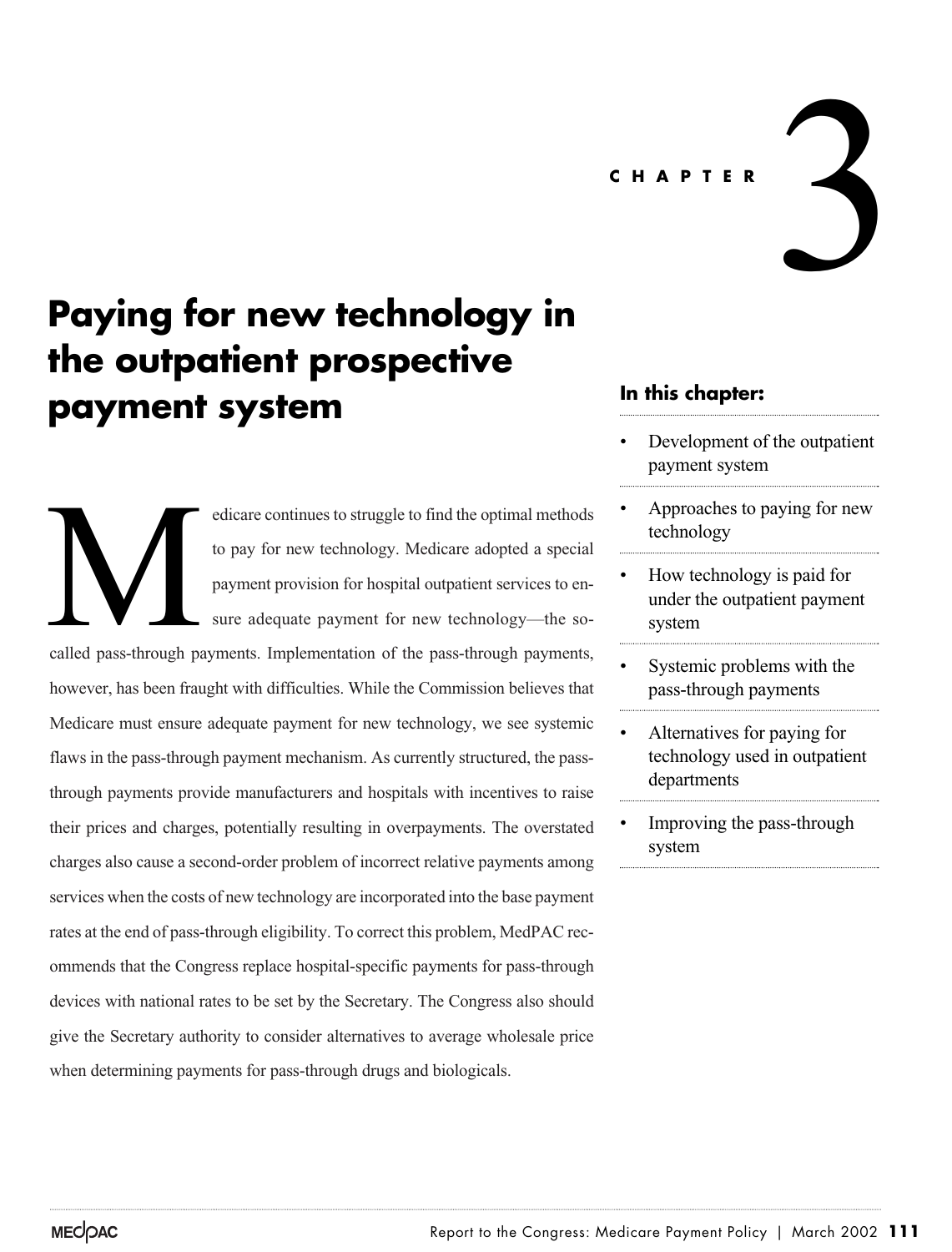This chapter first reviews the development of the outpatient prospective payment system (PPS) and provides a conceptual discussion of alternative approaches to paying for new technology. It discusses the existing payment mechanism under the outpatient PPS—the so-called passthrough payments—and highlights its problems. Finally, the chapter discusses ways to address shortcomings in the system and recommends an alternative approach.

#### **Development of the outpatient payment system**

The Balanced Budget Act of 1997 (BBA) mandated the use of a PPS for services provided in hospital outpatient departments. The law required that the Centers for Medicare & Medicaid Services (CMS) use claims data from 1996 and the most recent available hospital cost reports to develop the PPS, which was implemented in August 2000.

The PPS groups services into ambulatory payment classifications (APCs) based on clinical and cost similarity. All services in an APC have the same base payment rate; the unit of payment is the individual service. If a patient receives multiple services during an encounter, such as a clinic visit and a diagnostic x-ray, the hospital will receive separate payment for each service. The payment system also has an outlier policy that partially reimburses hospitals for extraordinarily high-cost services (see Chapter 1 for a description of the outpatient PPS, including the outlier policy).

Payment for a service in an APC includes limited bundling of ancillary services and supplies, including drugs, biologicals, and medical devices (hereafter called technology).<sup>1</sup> The most extensive bundling occurs for outpatient surgery, but

even that is limited. Payment for outpatient surgery covers hospitals' costs for the operating and recovery rooms, anesthesia, most drugs, and most surgical supplies used during the surgery. Given the limited bundling in the PPS, a specific input, such as a medical device, can represent a fairly large share of the total cost of the service. For example, in the 2002 final rule for the outpatient PPS (CMS 2001a), the national payment rate for pacemaker implantation (APC 0089) is about \$7,600, of which CMS estimates device costs at about \$6,400, or 84 percent of the total payment. By contrast, the pacemaker itself represents about 64 percent of the total inpatient payment for a pacemaker implantation with no complications, reflecting the broader bundle under the inpatient PPS.<sup>2</sup>

## **Approaches to paying for new technology**

Making bundled payments for services has a number of goals. First, it gives hospitals an incentive to provide services efficiently because they can control the allocation of spending among inputs. Second, it avoids incentives to increase the use of inputs inherent in payment systems that pay for services on a lineitem basis or on costs. Third, it obviates the need for CMS to set prices for individual items, an administratively cumbersome task that is likely to result in errors. If item-level prices are wrong, some items will be overpaid and others will be underpaid, providing incentives for providers to choose some technologies and avoid others for financial, rather than clinical reasons.

Although bundled payments are generally thought to enhance efficiency, unbundling may be appropriate in some cases. With regard to the outpatient PPS, unbundling payment for some technologies may be appropriate to the extent that the payment

rates are, in fact, too low for the covered technology, which may discourage use of the most clinically appropriate technologies. In the case of costly new technology, bundled payments are likely to be insufficient until payment weights are recalibrated to take into account the incremental costs of the new technology, which generally takes two years.

The way Medicare pays for new technology may influence technological diffusion, access to new technologies for Medicare beneficiaries, and the level of trust fund spending. Medicare needs to balance the incentives to avoid costly new technology inherent in bundled payment with the incentives to use—and perhaps overuse—new technology paid for on a fee schedule or cost basis.

### **Impact on diffusion**

A fully bundled payment will not cover the incremental costs of an expensive new technology unless use of the technology is also accompanied by savings in other areas. If losses associated with the use of new items are significant, hospitals may ask physicians to avoid using them or refuse to stock them, thereby hampering diffusion of technology. However, hospitals must balance financial incentives against the clinical merits of the technology and the desire of physicians to use it, which may lead them to use the technology even if payments are below cost. In addition, competitive pressures to keep abreast of changes in technology and pressure from physicians to use new technology may lead hospitals to accept short-term losses on some items. The clinical importance of a particular new technology, its incremental cost, and the relationship of the incremental cost to the base payment all factor into decisions about whether or not to use an item under a fully bundled payment.

In contrast to a fully bundled payment, a fee schedule or cost-based approach to paying for new technology provides

1 As described below, special payment rules have been put into place for new drugs, biologicals, and medical devices under the outpatient PPS. Biologicals include items such as blood products, hormones, and antibodies.

<sup>2</sup> This comparison assumes that the estimated device cost is the same in each setting. For the inpatient calculation, we assume diagnosis related group 116 performed in a non-teaching, large urban hospital with a wage index of 1.0.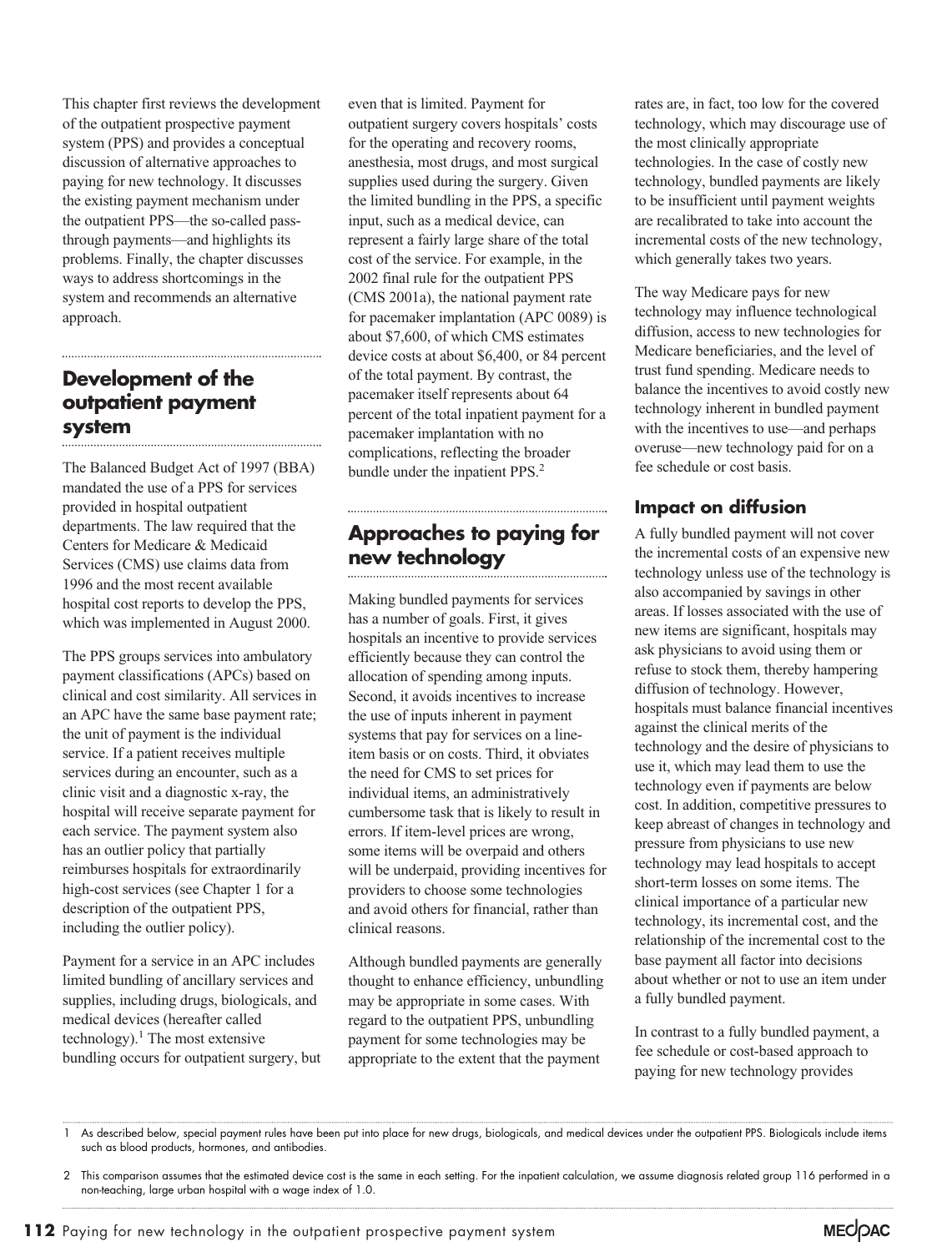incentives to increase use of these items as long as the extra payment exceeds the extra costs to the hospital of treating the case. Depending on the level of payment, such an approach can provide strong incentives favoring diffusion. In fact, given the reliance on technology in medicine and the role technology plays in competition between providers, this approach to paying for new technology may accelerate technological diffusion unnecessarily, which could affect both costs and the quality of patient care.

#### **Impact on access and quality**

Medicare has a responsibility to ensure that its payment systems provide beneficiaries with access to needed care, including access to new technologies that will bring significant clinical benefits. As mentioned above, a bundled payment might impede access to new technologies. For example, inadequate payment for cochlear implants under the inpatient PPS appears to have reduced access to this technology (Lewin Group 2000). In some instances, however, new technologies turn out to be less advantageous than originally thought. For example, in the late 1980s, CMS debated whether an adjustment to the inpatient PPS was warranted for tissue plasminogen activator (tPA), a thrombolytic agent used in treating blockages in coronary arteries. Interest in a specific payment adjustment was generated by the unusually high cost of tPA. Additional experience with the drug, however, suggested it was not as widely beneficial as anticipated. The agency decided not to implement a payment adjustment, and the costs of the drug were offset by shorter lengths of stay and decreased costs per case (CMS 2001c).

#### **Impact on spending**

In comparing the impact of a bundled payment mechanism with a separate payment for new technology, a bundled payment is more likely to save trust fund

dollars by paying less than the full cost for a new technology, and by providing a financial incentive to avoid costly new technology altogether. $3$  In contrast, a fee schedule that pays at least adequately or cost-based payments are more likely to increase spending by paying the full cost of technology and by providing incentives to increase use. Of course, other factors such as patient preferences or physician practice patterns also affect spending.

To balance the desire to promote efficiency with the need to pay enough to ensure beneficiaries' access to qualityenhancing new technologies, the Congress directed CMS to maintain a bundled payment for the outpatient PPS, but make additional pass-through payments for new technologies that have high incremental costs. Additional payments are made until payment weights can be recalibrated to accurately capture the costs of new technologies. Important characteristics of the system include the eligibility criteria for additional payment, the approach used to set the additional payment amounts, and the impact of the payment mechanism on the data used to recalibrate relative weights. Unfortunately, both the eligibility criteria and the approach used to set the additional payment amounts led to undesirable effects, as will be discussed below.

## **How technology is paid for under the outpatient payment system**

For a number of reasons, including the age of the data and poor coding of claims, critics were concerned that the payment rates set by CMS under the outpatient PPS did not accurately account for the costs of technology, and particularly recently developed technology. In response, the Congress established pass-through payments for certain classes of technology in the Balanced Budget Refinement Act of

1999 (BBRA). A pass-through payment is a cost-based payment that supplements the standard APC rate when a specific technology is used. It covers inputs to outpatient services and is meant to pay the incremental costs of technologies with costs that exceed the technology costs included in base payment rates.<sup>4</sup> In general, the new technologies replace existing items that have costs already included in the bundled payment amount. The pass-through payments are to be made for two to three years, and data collected during that period are to be used to modify the relative weights for APCs that use these technologies. The two goals of the pass-through payments are to ensure adequate payment for new technology and to obtain accurate data on the costs of the new technology that can then be incorporated into the base APC rates.

The law and regulations establish eligibility criteria to define those drugs, biologicals, and medical devices that are to receive pass-through payments. When hospitals bill for a service using one of these items, they receive: (1) the base APC payment, and (2) the gross payment for the item minus an amount representing the costs of similar items already included in the base (the pass-through payment). Payments for drugs and biologicals are based on 95 percent of average wholesale price (AWP). Payments for devices are based on reported costs, defined as the product of hospital charges and a hospitalspecific cost-to-charge ratio for all outpatient services.

To clarify how CMS determines passthrough payments, we need to look at devices separately from drugs and biologicals. First, suppose a hospital uses a pass-through device and charges \$15,000 for it. The hospital has a cost-tocharge ratio of 0.5, so CMS estimates the cost of this device at \$7,500 (0.5 x \$15,000). CMS also estimates that the cost of the device being replaced in the

MECOAC

<sup>3</sup> Although this is true for technologies that increase costs, in the case of technologies that decrease costs, a bundled payment may prove more expensive if payments are not adjusted in a timely manner.

<sup>4</sup> Completely new services are handled through new technology APC groups.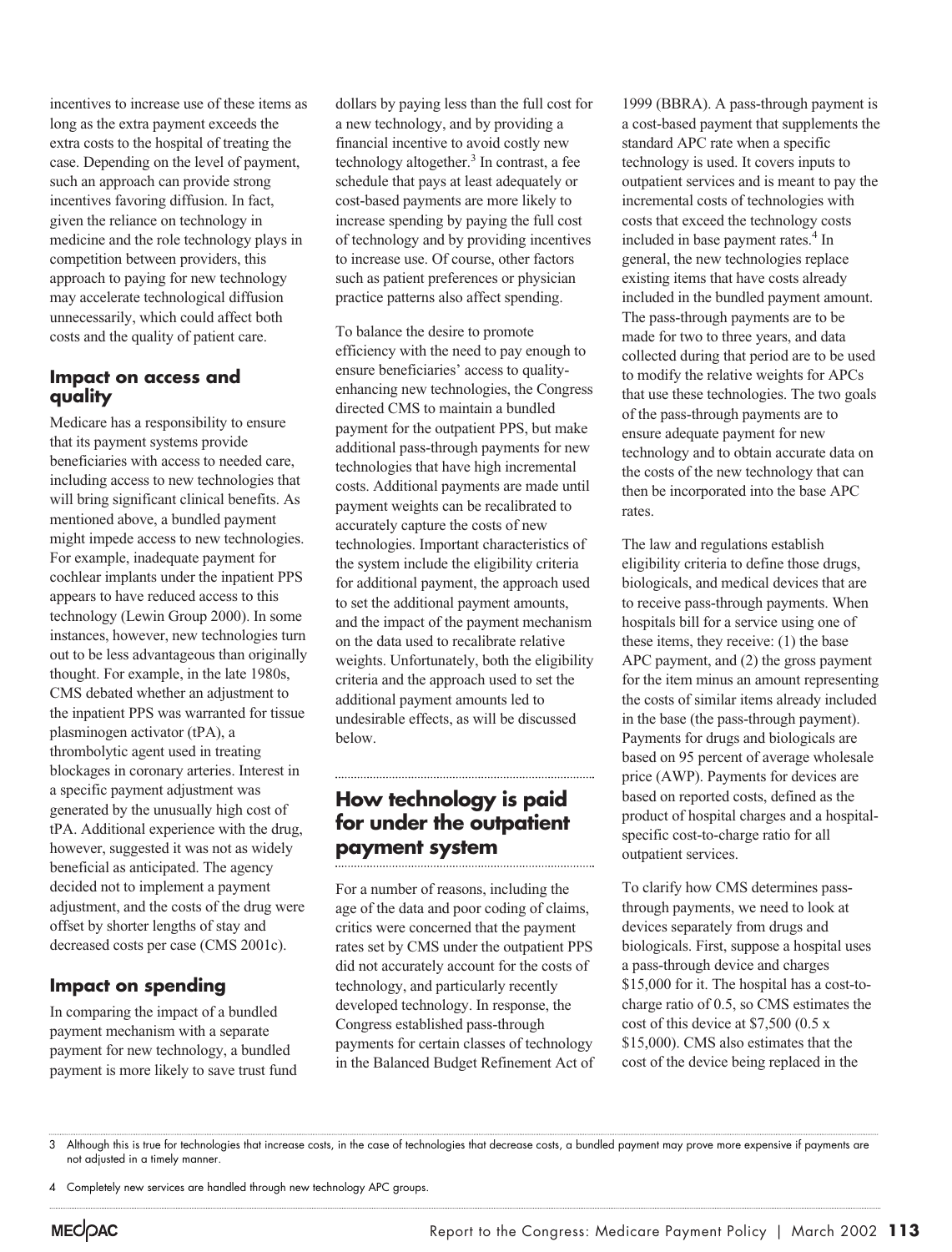associated APC is \$5,000. The passthrough payment is then \$2,500 (\$7,500 minus  $$5,000$ .<sup>5</sup>

The method of determining pass-through payments for drugs and biologicals is a little different because payment is based on AWP (and CMS has given each passthrough drug its own APC). To estimate the payment for pass-through drugs and biologicals already included in the base, CMS imputes the acquisition cost, usually at 68 percent of AWP. The additional pass-through payment is calculated as the difference between 95 percent of AWP and the estimated acquisition cost. For example, suppose a hospital uses a passthrough drug with an AWP of \$100. Total allowed payment is \$95, or 95 percent of \$100, and CMS imputes the acquisition cost of the drug at \$68. The pass-through payment is then \$27 (\$95 minus \$68).

To protect beneficiaries and taxpayers against the payment system's incentives to overuse technologies, the Congress made pass-through payments budget neutral. This means the base payment rates for all services are reduced to cover pass-through costs. The Congress further protected beneficiaries and taxpayers by limiting pass-through payments to 2.5 percent of total payments in the outpatient PPS (2.0 percent in 2004 and later). If CMS estimates that the cap will be exceeded in the coming year, a pro rata reduction in all pass-through payments must be made to maintain the cap. For 2002, CMS estimates that total payments for services covered by the outpatient PPS will be \$17.5 billion. Therefore, the limit on pass-through spending should be about \$435 million. Due to political pressures and uncertainty regarding data, however, during 2000, 2001, and the first three months of 2002 (at least), the pass-through payments were not reduced, even though total spending on these items was likely to greatly exceed the cap, at least in 2001 and 2002.6

A major reason payments are expected to exceed the cap in 2002 is that administrative and legislative actions significantly expanded the number of items eligible for pass-through payments after the initial law was passed. In August 2000, CMS softened one cost-based criterion for device pass-through eligibility and delayed two others. Through the Medicare, Medicaid, and SCHIP Benefits Improvement and Protection Act of 2000 (BIPA), the Congress made pass-through payments possible for many items whose costs were included in the data used to set base rates (see text box, opposite, for a description of the pass-through eligibility criteria).

The likelihood of pass-through payments exceeding the cap should diminish substantially in the future, and, therefore, so should the need for large pro rata reductions in pass-through payments. The number of items eligible for pass-through payments should be lower in 2003 and beyond, because nearly all current items will exhaust their eligibility for passthrough payments on December 31, 2002.7 In addition, CMS has created more stringent eligibility criteria for new categories of medical devices. Representatives of device manufacturers and CMS predict a substantially reduced pool of pass-through items in the future, with fewer than 15 applications for new device categories and less than 5 applications for new drugs and biologicals currently in the pipeline.

Although the volume of pass-through items will decrease, the pass-through payment mechanism continues to have some systemic flaws, relating mainly to setting payment rates, that should be addressed.

## **Systemic problems with the pass-through payments**

The pass-through payment mechanism suffers from a number of flaws that will persist, even as the number of passthrough items declines.

- The pass-through payment mechanism, which relies on reported costs and AWP, provides an incentive for manufacturers and hospitals to increase their prices and charges for pass-through items. Studies have shown that Medicare overpays for drugs when payments are based on AWP (GAO 2001, OIG 2001). In addition, the mechanism CMS uses to determine hospitals' costs for devices—the product of charges and a cost-to-charge ratio can be manipulated because the costto-charge ratio is determined for all outpatient services, not for a specific device, and is known in advance.
- The pass-through payment system effectively unbundles APCs. It provides an incentive to use passthrough items rather than comparable technologies because a separate payment is made for these items but not for other technologies that may be clinically appropriate but not eligible for special payment. If the separate payment covered only hospitals' actual incremental costs, there would be no incentive for overuse. However, the pricing mechanism provides an opportunity to receive payments that exceed incremental costs.
- The incentive to raise charges also makes the goal of collecting reliable cost data on new technology difficult

5 CMS was not initially able to estimate the cost of most devices in the underlying payment rates other than pacemakers and neurostimulators. Therefore, to date, most pass-through payments for devices have not been decreased to account for the cost of devices in the associated base rates, resulting in overpayments. When the 2002 payment rates are implemented, the agency will have estimates of the costs of devices in all base rates.

- 6 The estimate for 2002 was \$1.3 billion in pass-through spending, requiring a pro rata reduction in pass-through payments of almost 70 percent to maintain budget neutrality (CMS 2001a).
- 7 CMS will incorporate the costs of the over 1,000 pass-through items into base APC payments at that time.

**114** Paying for new technology in the outpatient prospective payment system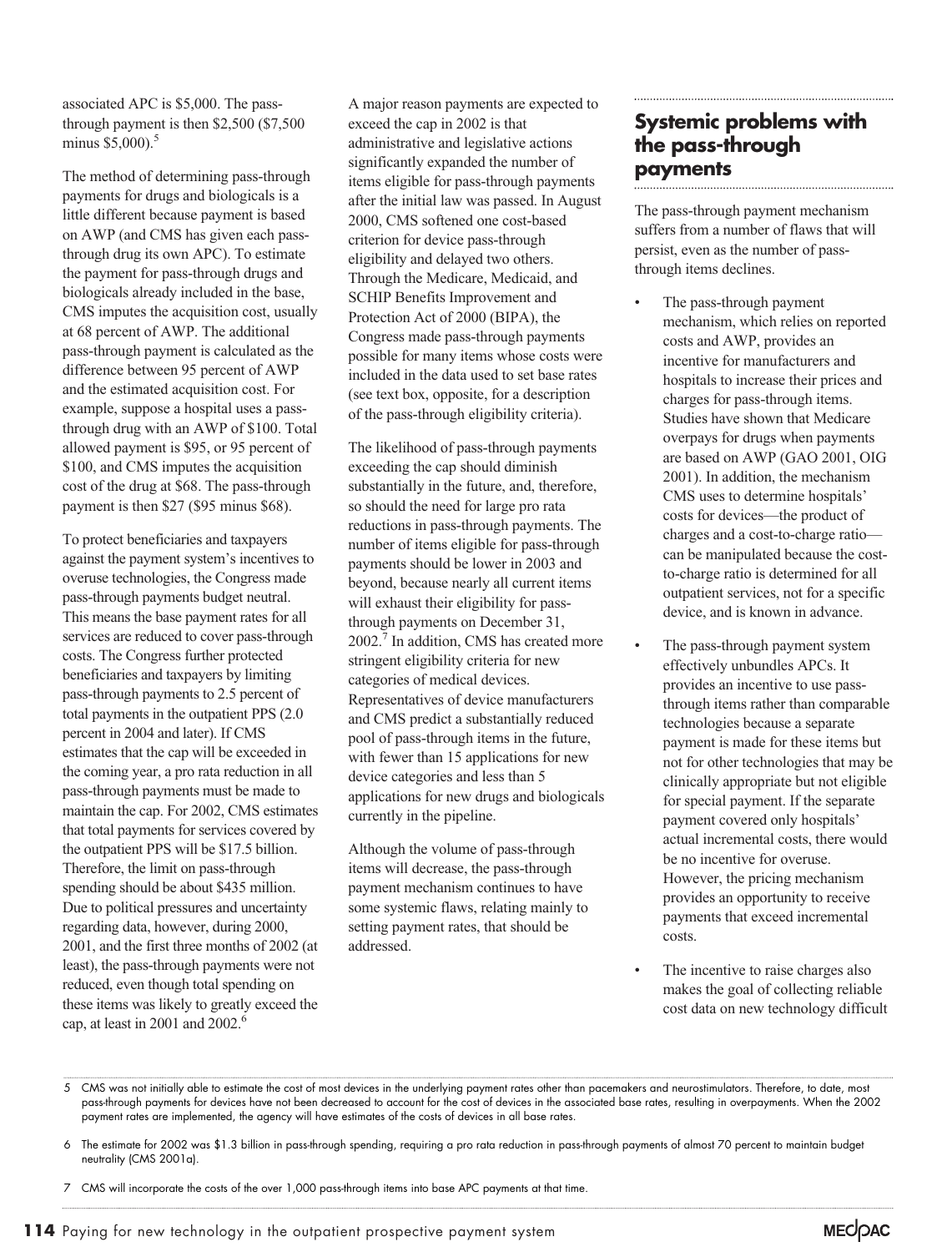## **Eligibility for pass-through status**

The eligibility criteria for pass-<br>through payments are comple<br>and include both clinical and<br>cost criteria through payments are complex, and include both clinical and cost criteria.

#### **Clinical criteria**

Initially, the Balanced Budget Refinement Act of 1999 (BBRA) required that to be eligible for passthrough payments drugs, biologicals, and devices had to be in one of these groups:

- drugs, biologicals, and brachytherapy used in cancer therapy;
- orphan drugs;<sup>1</sup>
- radiopharmaceutical drugs and biological products used in diagnostic, monitoring, and therapeutic nuclear medicine procedures; or
- medical devices, drugs, and biologicals first covered by Medicare as outpatient services after 1996—which is a requirement that these items be "new"—and have costs "not insignificant" in relation to the base rate of the applicable ambulatory payment classification (APC).

The Centers for Medicare & Medicaid Services (CMS) further specified devices eligible for pass-through payments as those that "are used for one patient only, are single use, come in contact with human tissue, and are surgically implanted or inserted in a patient during a procedure but may also be removed during the procedure so that the patient leaves the hospital without the device" (HCFA 2000). Also, devices must be covered by Medicare and approved by the Food and Drug Administration.

Provisions in the Medicare, Medicaid, and SCHIP Benefits Improvement and Protection Act of 2000 (BIPA) expanded the number of eligible items in several ways. First, contrast agents used in imaging procedures were added to the pass-through list. Second, the law made possible pass-through payments for devices that do not meet the BBRA criterion for being new. One provision required that CMS approve categories of devices that serve a similar purpose rather than individual devices. These categories are eligible for additional payments for two to three years. The BIPA also required that the initial set of categories consist of devices already approved, which would seem to imply they must meet the BBRA definition of new. However, another BIPA provision allowed for devices not specified in the initial set of categories that do essentially the same thing as one of the categories to also be eligible. The latter provision makes it possible for devices already in use for decades to be eligible, potentially increasing the number of eligible items significantly.

The BIPA also required CMS to establish guidelines for categories of pass-through devices not defined in the initial set. Devices included in the new categories:

- cannot be described by any of the existing or previously existing categories;
- were not paid for as an outpatient service as of December 31, 1996;
- must have demonstrated they will achieve substantial clinical improvement over devices in previously established categories or other available treatments, such as reduced mortality, reduced rate of

complications, lesser symptoms, or reduced recovery time; and

• must meet more stringent cost criteria (see below).

Once established, the new device categories are eligible for pass-through payments for two to three years.

#### **Cost criteria**

The BBRA stated that pass-through items "must add substantially to the cost of care." In interpreting the statute, CMS put forth the following cost criteria for devices:<sup>2</sup>

- the estimated average reasonable cost of devices in a category must exceed 25 percent of the payment amount in the applicable APC;
- the estimated average reasonable cost of devices in a category must exceed the cost of the device it replaces by at least 25 percent; and
- the difference between the average cost of a new category of devices and the cost of the device it replaces must be greater than 10 percent of the payment rate in the applicable APC.

In an August 2000 interim final rule, CMS lowered the first of these cost criteria for medical devices so that a device's expected reasonable costs needed to exceed 10 percent of the applicable APC payment. A recent interim final rule increased the threshold back to 25 percent because the lower threshold greatly expanded the pool of eligible devices (CMS 2001b). All of these cost criteria are relative; there are no dollar amount thresholds for pass-through eligibility.  $\blacksquare$ 

1 Orphan drugs are products used to treat diseases affecting fewer than 200,000 Americans.

2 The initial regulations applied to specific devices. To conform with the BIPA, they were changed to apply to categories of medical devices.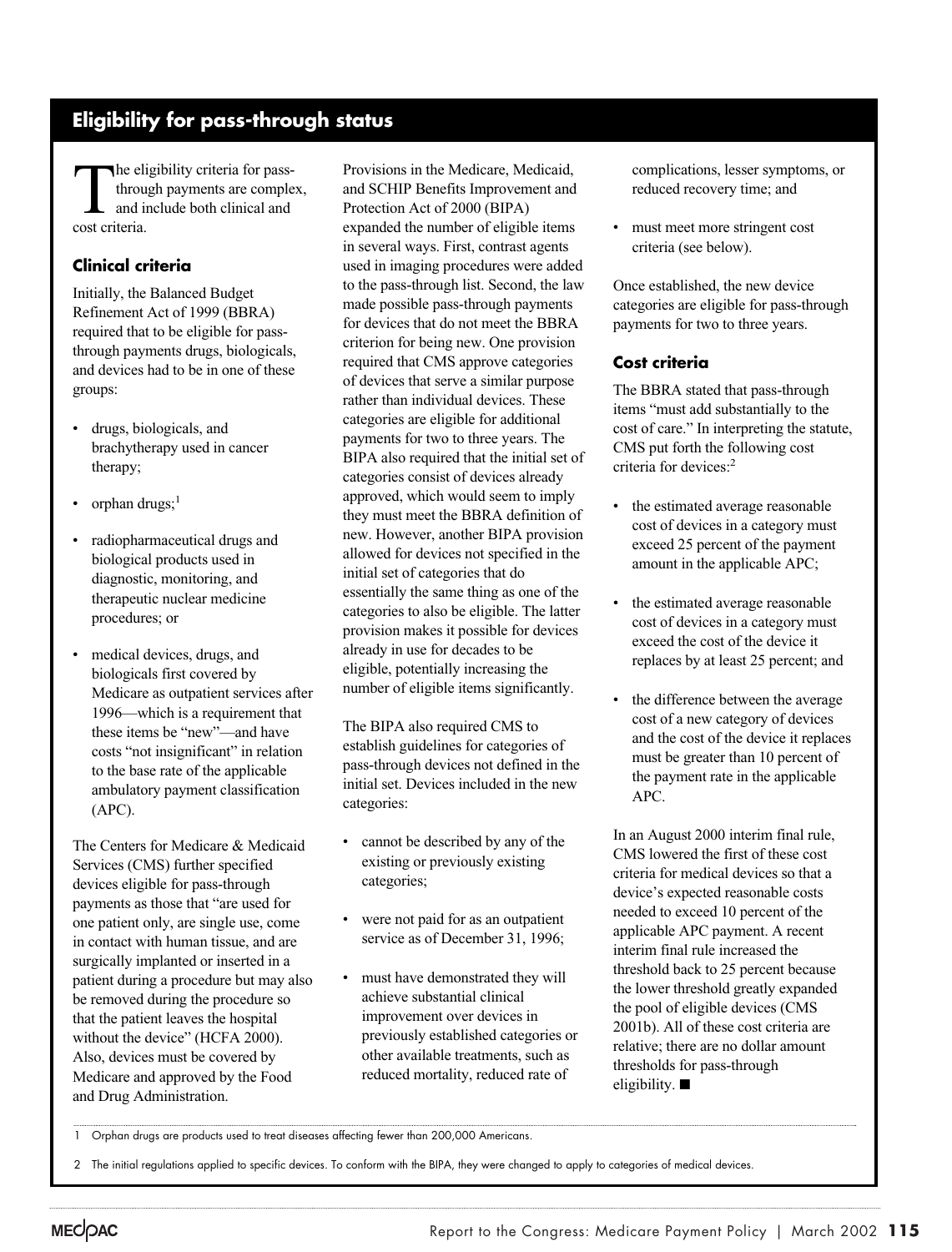to achieve. In general, CMS relies on hospital charge data to estimate costs. While the agency has methods to estimate overall charge inflation, it cannot measure inflation for specific items.

- Overpayment and overuse of passthrough items will distort relative weights when CMS incorporates the costs of pass-through items in the relative weights. Including the passthrough items in the costs of related services will increase the relative weights for the APCs associated with pass-through technologies. To maintain budget neutrality during the recalibration of relative weights, CMS must reduce the relative weights for all APCs when passthrough costs are incorporated into the relative weights associated with the pass-through items. If passthrough items are overused and overpaid, APCs that include these technologies will be relatively overpaid while APCs that do not will be underpaid. This process also will have inappropriate distributional effects among hospitals if some hospitals provide more services that use pass-through technologies than others.
- The pass-through payment system is administratively burdensome for hospitals and CMS. It requires that eligible technologies be separately coded, and that costs be calculated at the hospital level. In the 2002 final rule, there were about 400 APC codes for outpatient services and around 350 codes covering over 1,000 passthrough items. The system also increases the burden of monitoring claim accuracy—including coding edits and fraud and abuse measures because of the additional payments for unbundled items.
- The pass-through payment mechanism in the outpatient PPS also creates an additional difference in the way services are paid across sites of care: inpatient, outpatient, ambulatory surgical centers, and

### **Paying for new technology in the inpatient payment system**

The Medicare, Medicaid, and<br>SCHIP Benefits Improvement<br>and Protection Act of 2000<br>required the Centers for Medicare SCHIP Benefits Improvement and Protection Act of 2000 required the Centers for Medicare & Medicaid Services (CMS) to establish additional payments for new technologies that are inputs to services covered by the inpatient prospective payment system (PPS) for a period of two to three years while data on the costs of new technologies were being collected. The final regulations outlining the process to be used were released in September (CMS 2001c); payments under the new process will be made beginning in October 2002.

The unit of payment in the hospital inpatient PPS is the case, or inpatient discharge, as classified by diagnosis related group (DRG). The DRG system provides for much broader patient classifications than the outpatient ambulatory payment classification system, encompassing all routine nursing, support service, and ancillary costs incurred in patients' stays. The payment

physicians' offices. This payment differential creates incentives to provide services in the setting that receives the most favorable payment, which may not be best suited to the patient and may result in increased costs for the program. The inpatient PPS also has a system for making additional payments for new technologies (described in text box, above), which differs somewhat from the outpatient pass-through mechanism.

Given the flaws in the current payment system, movement to a different means of paying for technology used in providing outpatient services may be appropriate. The next section evaluates two alternative approaches against a number of criteria.

provision for new technology has the following elements:

- Eligibility criteria include requirements for clinical improvement similar to those governing outpatient pass-through device categories.
- On average, cases using new technology must exceed the average cost of all cases in the DRG by a specified amount.
- Payment is made for individual cases, based on hospitals' reported costs.
- Payment covers only 50 percent of the increased costs for cases using eligible new technology.
- Payment is limited by the average national price of the new technology, as determined by CMS based on information obtained from manufacturers on their applications for eligibility.  $\blacksquare$

## **Alternatives for paying for technology used in outpatient departments**

The Congress established pass-through payments because data were not available to reflect the costs of new technology in base payment rates; the intent was to provide adequate payments for new technology while CMS collected meaningful cost data. Because the passthrough mechanism has several flaws, as discussed above, an alternative system may be appropriate.

We have identified two viable possibilities:

Phase out the pass-through payments so that APC base rates are the only reimbursements for all technologies.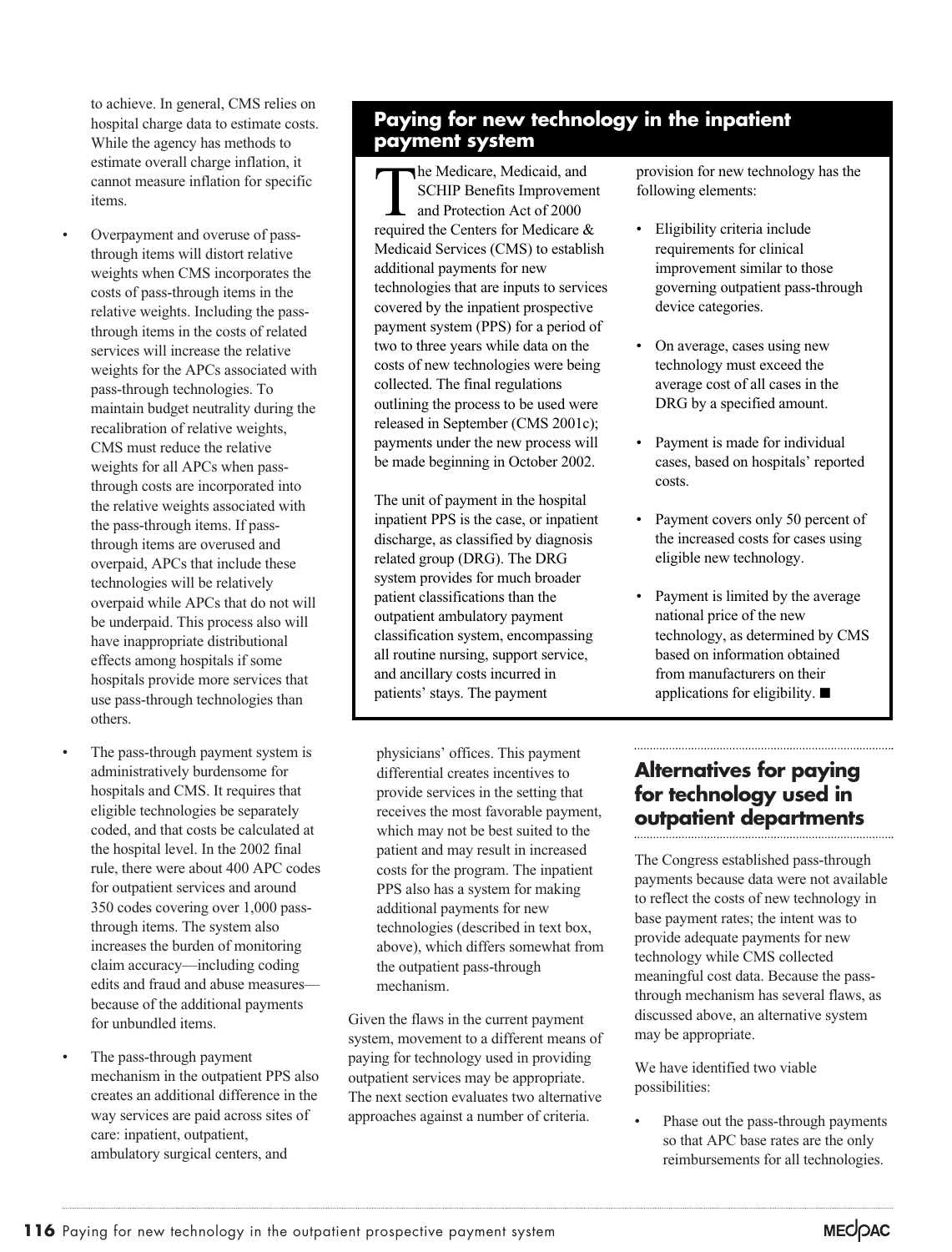Continue to use pass-through payments, but change the mechanism that gives manufacturers and hospitals an incentive to increase prices. For devices, base payments on a fee schedule, which would replace the hospital-specific payments for pass-through devices with pre-set national rates. For drugs and biologicals, consider alternatives to AWP as the basis for pass-through payments.

When assessing these alternatives, three criteria should be considered. First, what are the efficiency incentives in the payment system: are there incentives to inflate prices to maximize payment? Second, how does the payment system affect the use of technology: does it inappropriately hinder or help the diffusion of specific technology items? Third, what is the administrative burden for CMS and hospitals?

#### **Phasing out pass-through payments**

Phasing out pass-through payments would fare well against two of our criteria. First, a phase-out would avoid the incentive in the pass-through system for manufacturers and hospitals to increase prices and charges for new technologies. This would allow hospitals to determine whether or not a new technology is clinically appropriate and cost-effective without the bias in favor of using new technology embedded in the current system. Also, relative payments would not be distorted in favor of services that use new technologies.

A phase-out also would reduce administrative burden. CMS and hospitals would not have to identify eligible items or process the data necessary for passthrough payments.

A phase-out compares less favorably against the criterion of diffusion of new technology, however. Base rates might not adequately cover the cost of expensive new technologies, giving hospitals a disincentive to use them. In cases in which the cost of a new technology substantially

exceeds the cost of the technology it replaces, we believe underpayment would slow diffusion and therefore impair beneficiaries' access. Quality of care also could be affected.

#### **Continue the pass-through system with modifications**

Under this option, CMS would continue to make pass-through payments, but use a fee schedule as the basis for calculating pass-through payments for devices. CMS should establish this fee schedule with national rates that reflect adequate payments for hospitals to make passthrough devices available. Also, the Secretary should have authority to consider alternatives to AWP when determining payments for pass-through drugs and biologicals. These changes would require Congressional action.

A fee schedule would address the criterion of eliminating the incentive for hospitals to increase profits on pass-through devices by raising charges. Also, payments for drugs and biologicals could be based on measures below AWP, which has been shown to substantially exceed hospitals' acquisition costs in many cases (GAO 2001). Consequently, there would be less financial incentive for hospitals to inappropriately use pass-through technology or avoid other comparable technology. CMS also would acquire more meaningful data to incorporate the costs of new technology into the base rates because payment for devices would no longer depend on hospitals' charges. Therefore, relative weights would be less distorted.

Manufacturers, however, would have an incentive to persuade CMS that fee schedule rates should be higher than necessary. CMS would have to address this when setting rates.

A fee schedule also would fare well against the criterion of diffusion of new technology. If rates are set adequately, hospitals would be paid enough to ensure that high-cost new technologies are used in outpatient departments. Consequently, new technology would diffuse quickly,

and beneficiaries would have access to new technology that improves their quality of care.

Relative to the phase-out, a fee schedule does not perform well on the criterion of administrative burden for CMS and hospitals. A fee schedule would impose on hospitals and CMS most of the burdens of the current system, except CMS would not have to calculate hospitals' cost-tocharge ratios. However, CMS would have the additional burden of setting rates for the fee schedule.

## **Improving the passthrough system**

In terms of our criteria, both options have comparative advantages and disadvantages. The comparative disadvantage that concerns the Commission the most is the incentive for hospitals to avoid high-cost new technology under a phase-out, which could adversely affect beneficiaries' access to quality-improving technology. A fee schedule would assure beneficiaries' access to new technology, if rates are adequate. Therefore, although a fee schedule would be more burdensome for CMS, the Commission recommends that the Congress base payments for new technology on a fee schedule that uses national rates.

#### **RECOMMENDATION 3A**

**The Congress should:**

- **Replace hospital-specific payments for pass-through devices with national rates.**
- **Give the Secretary authority to consider alternatives to average wholesale price when determining payments for pass-through drugs and biologicals.**

To further improve the pass-through system, we also recommend the following: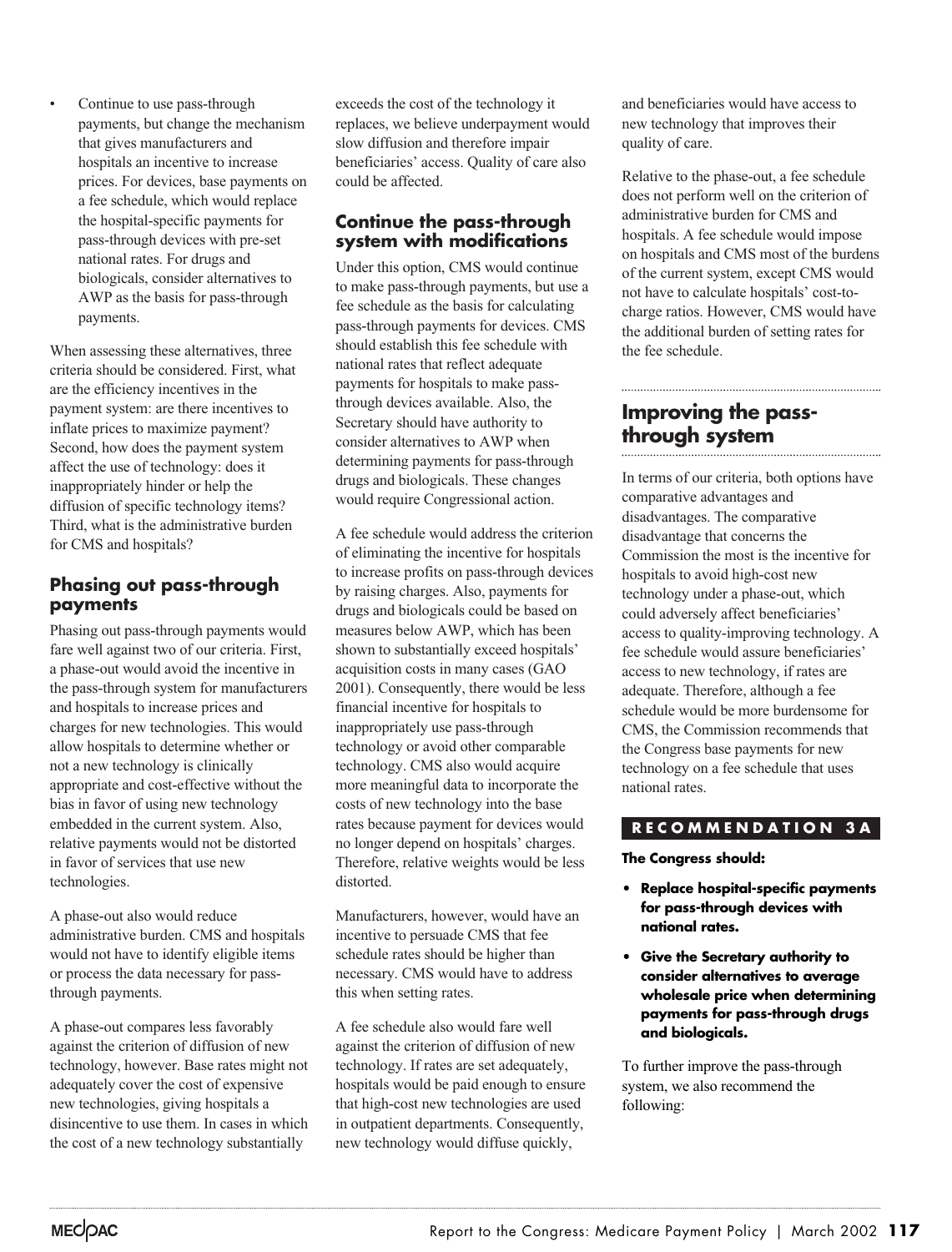#### **RECOMMENDATION 3B**

**The Secretary should:**

- **Ensure additional payments are made only for new or substantially improved technologies that are expensive in relation to the applicable ambulatory payment classification payment rate.**
- **Avoid basing national rates only on reported costs.**
- **Ensure that the same broad principles guide payments for new technologies in the inpatient and outpatient payment systems.**

The first directive for the Secretary reflects the Commission's belief that passthrough payments should be targeted to technologies with costs that are not adequately reflected in the base rates; these costs should be sufficiently high in relation to the applicable payment rate that diffusion would be impeded without additional payment to hospitals.

We applaud CMS's recent efforts to base pass-through eligibility for new device categories on more restrictive cost criteria and new clinical criteria and encourage the agency to be diligent in applying these criteria to avoid unnecessary pass-through payments. Limiting pass-through payments to high-cost technologies that are new or substantially improved has several benefits. It limits the burden of the pass-through system on hospitals and CMS because special payments would be made for fewer items; it reduces the likelihood of exceeding the statutory cap on pass-through payments; and given budget neutrality requirements, it limits the redistribution of funds across hospitals that are high versus low users of passthrough technology.

The second directive—to avoid basing payment rates only on reported costs reflects the Commission's concern that manufacturers and hospitals have an incentive to inflate reported costs if

payments are tied too closely to them. Finally, the Commission believes that outpatient and inpatient payments for new technology should be based on the same broad principles to help ensure that decisions about where to provide care are based on clinical criteria as opposed to financial criteria. This does not imply that identical methods must be used. However, introducing national payment rates would make the two systems more consistent. The Secretary could also make the cost criteria more consistent.

#### **Setting fee schedule rates for devices**

Setting appropriate rates for a fee schedule would be a difficult task for CMS. Good data are the biggest concern; one of the reasons pass-through payments exist is because CMS did not have adequate data on new technology to incorporate their costs into the base APC rates.<sup>8</sup> The Commission believes strongly that basing payments on manufacturers' prices or hospitals' reported costs gives incentives to inflate these measures. We discuss a number of alternatives for setting rates below, but recognize that future work is needed to devise an adequate mechanism.

Conceptually, one possibility is to set fee schedule rates for devices at levels that, if paid to manufacturers, would give them adequate but not excessive return on equity to supply the devices. This would avoid incentives for hospitals to inflate charges, but establishing rates for devices would be burdensome for CMS. The agency would have to obtain access to manufacturers' financial information, perhaps having to obtain legal rights to do so. Also, CMS would have to determine manufacturers' equity used to produce pass-through items. For manufacturers with many products, CMS would have to disentangle equity used to produce passthrough items from the equity associated with other products. Moreover, debate would occur over what represents an adequate rate of return.

Although this return on equity approach would present a burden for CMS, the concept has been used in the United Kingdom (UK) to regulate profits on new drugs. Manufacturers are allowed to set any price they wish, subject to the constraint that the total rate of return on capital invested in the UK on all their products reimbursed by the National Health Service does not exceed a pre-set limit. Manufacturers negotiate their limits with the government. Manufacturers who exceed their limits may retain part of the excess and either return the remainder or decrease their prices (Danzon 1997).

A second possibility for fee schedule rates is competitive bidding, which has successfully reduced program payments for durable medical equipment in demonstration projects. An advantage of competitive bidding is that there would be no debate over whether manufacturers are being paid adequately. However, competitive bidding could not be used for those pass-through devices that have only one manufacturer, which will probably be true of most pass-through devices in the future.

Although we have not presented a convincing alternative to payments based on cost, the Commission intends to further investigate the options discussed here and others we identify later. We urge CMS to join us in that effort because establishing an appropriate fee schedule is vital for paying adequately for new technology until quality data become available for incorporating new technologies into base payment rates.

Because we have yet to identify a satisfactory alternative, CMS may need to base fee schedule rates partially and temporarily on cost data from manufacturers or hospitals. We believe the best option is to use manufacturers' estimates of prices paid by hospitals, net of discounts and other reductions. Even though manufacturers would have an incentive to inflate reported prices, CMS could mitigate this problem through

<sup>8</sup> An additional problem is that payment codes for devices represent categories rather than specific products. The devices in a category can have a range of costs, making precise payments difficult in some cases. However, we do not think relatively small inaccuracies in an add-on payment will affect hospitals' use of new devices.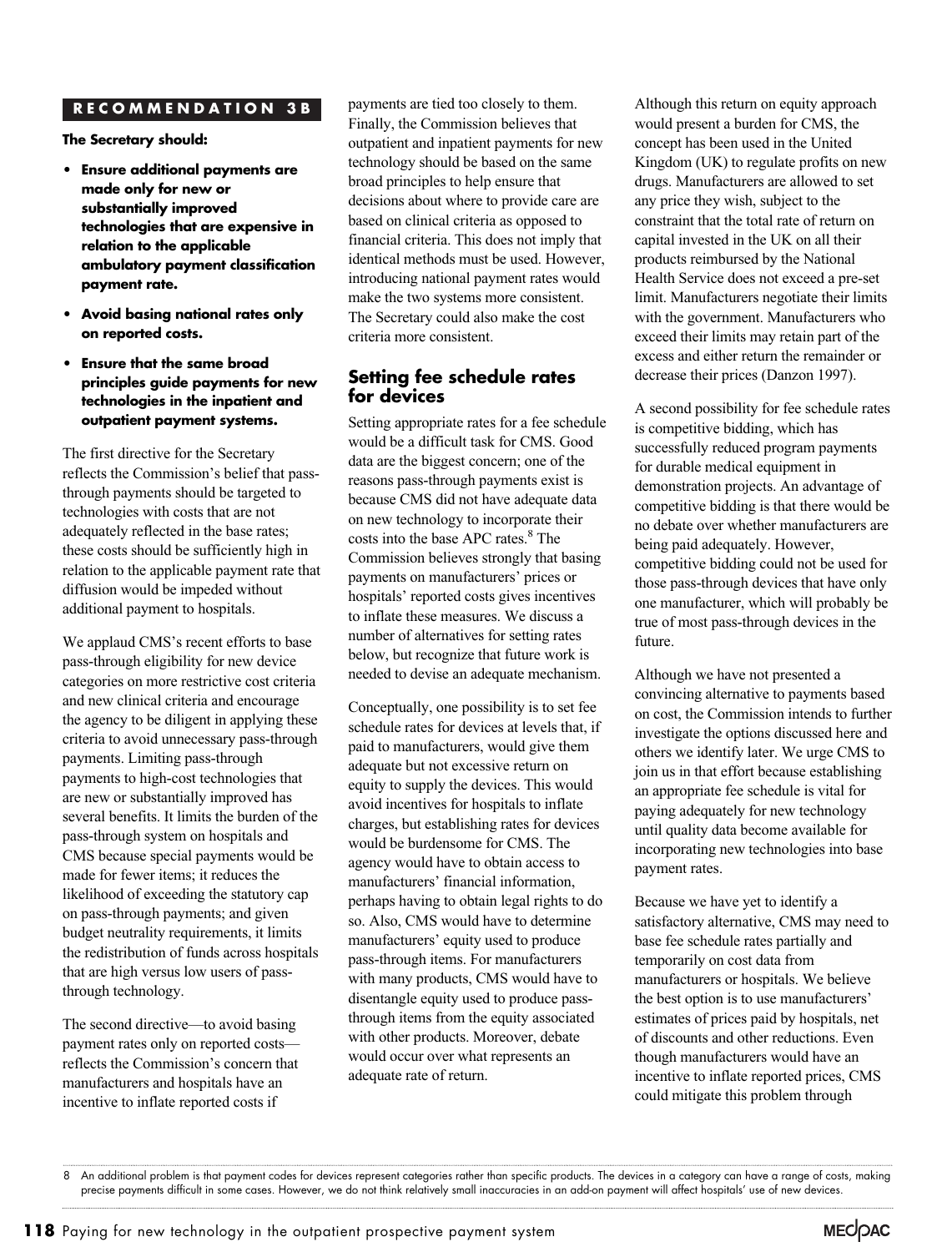auditing. Also, this approach would be relatively efficient because manufacturers already must include this information on applications for pass-through eligibility. Finally, using this data source would increase consistency between sites of care because payments for pass-through technology used in inpatient departments are limited by the prices paid by hospitals as reported by manufacturers on applications for pass-through eligibility.

#### **Setting payments for drugs and biologicals**

Pass-through drugs and biologicals are essentially already on a fee schedule with national rates because payments are based on AWPs, which are fixed national rates. AWPs, however, typically exceed

hospitals' acquisition costs by a wide margin. The U.S. General Accounting Office has argued that Medicare could reduce payments for drugs if it used either of two pricing systems used by other public programs (GAO 2001). One system is the federal supply schedule (FSS) administered by the Veterans' Administration, which is intended to equal or better the price that manufacturers offer to their most-favored non-federal customer. The other is average manufacturer price (AMP) used by Medicaid, which is the average price—net of discounts and other reductions—paid to drug manufacturers by wholesalers. The application of a system similar to either FSS or AMP would be limited, however. Pass-through payments will be restricted

to new products, so the necessary marketbased prices would not be available for many pass-through drugs and biologicals.

Another possibility is to set payments at levels that would give an adequate return on equity to manufacturers, as we suggested earlier for devices. We reiterate that this would present an administrative burden to CMS, especially in cases where manufacturers produce many products. As with medical devices, we recognize that finding an appropriate mechanism for setting prices will require additional work. In the interim, CMS could rely on information included in manufacturers' applications for pass-through status that estimates the prices paid by hospitals, net of discounts and other reductions.  $\blacksquare$